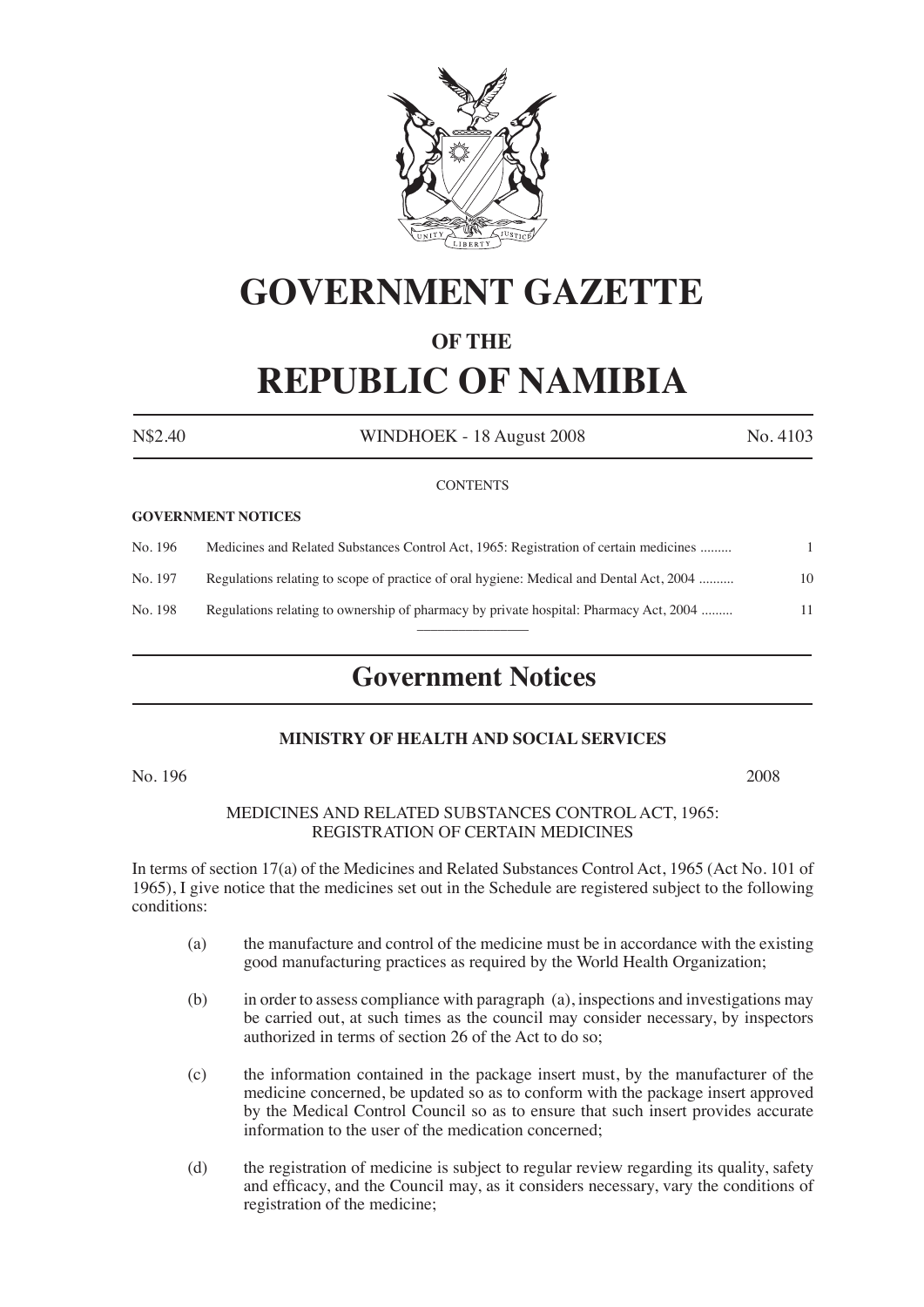- (e) the first two production batches must be validated in accordance with the detailed process validation protocol which was submitted at the time of the application for registration;
- (f) a validation report must be submitted to the council within one month from the date of completion of the validation referred to in paragraph (e); and
- (g) the Council may review the registration dossier at such intervals as the Council may determine.

#### **J. ≠GAESEB REGISTRAR OF MEDICINES** Windhoek, 29 July 2008

### **SCHEDULE**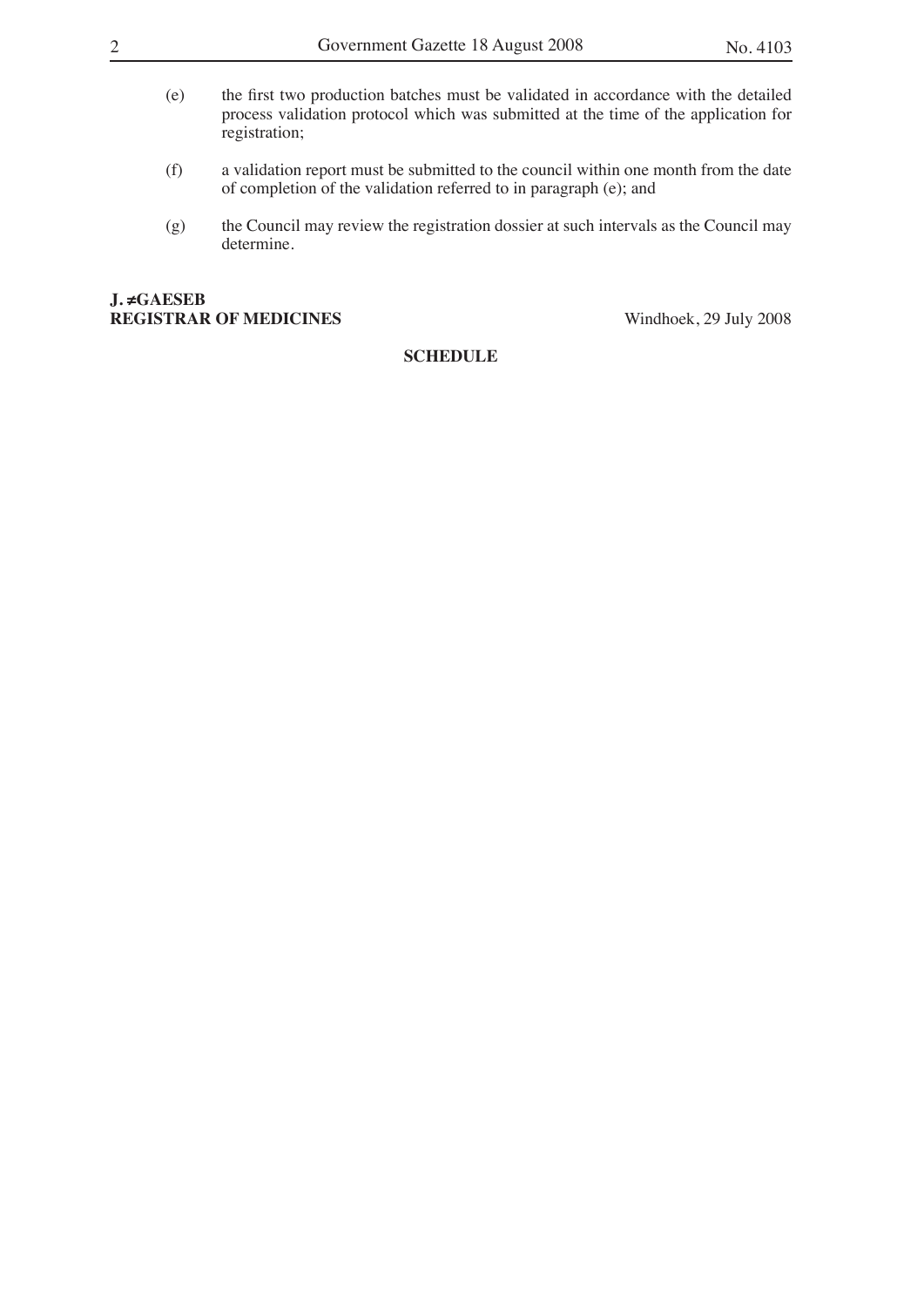| <b>S/N</b>     | APPLICANT                           | REGISTERED NAME          | <b>APPROVED NAME</b><br>IVE(S)<br>OFACT              | <b>DOSSAGE</b><br>FORM   | STRENGTH/DOSE UNIT                                                                                                                                 | REGIST. NO.    | <b>DATE</b><br>REG. |
|----------------|-------------------------------------|--------------------------|------------------------------------------------------|--------------------------|----------------------------------------------------------------------------------------------------------------------------------------------------|----------------|---------------------|
|                | Pfizer Laboratories<br>$(Py)$ Ltd   | Caduet 5 mg / 40 mg      | Amlodipine Besylate,<br>Atorvastatin Calcium         | Tablet                   | Amlodipine 5,0 mg, Atorvastatin Calcium equiv. to<br>Each tablet contains Amlodipine Besylate equiv. to<br>Atorvastatin 40,0 mg                    | 08/7.0/0091    | 18/6/08             |
| $\mathcal{C}$  | Pfizer Laboratories<br>(Pty) Ltd    | Caduet 5 mg / 80 mg      | Besylate,<br>Atorvastatin Calcium<br>Amlodipine      | Tablet                   | Amlodipine 5,0 mg, Atorvastatin Calcium equiv. to<br>Each tablet contains Amlodipine Besylate equiv. to<br>Atorvastatin 80,0 mg                    | 08/7.0/0092    | 18/6/08             |
| 3              | Pfizer Laboratories<br>(Pty) Ltd    | Caduet 10 mg / 40 mg     | Besylate,<br>Atorvastatin Calcium<br>Amlodipine      | Tablet                   | Amlodipine 10,0 mg, Atorvastatin Calcium equiv. to<br>Each tablet contains Amlodipine Besylate equiv. to<br>Atorvastatin 40,0 mg                   | 08/7.0/0093    | 18/6/08             |
| 4              | Pfizer Laboratories<br>(Pty) Ltd    | Caduet 10 mg / 80 mg     | Besylate,<br>Atorvastatin Calcium<br>Amlodipine      | Tablet                   | Amlodipine 10,0 mg, Atorvastatin Calcium equiv. to<br>Each tablet contains Amlodipine Besylate equiv. to<br>Atorvastatin 80,0 mg                   | 08/7.0/0094    | 18/6/08             |
| $\overline{5}$ | GlaxoSmithKline S.A.<br>(Pty) Ltd   | Augmentin ES 600         | Trihydrate / Potassium<br>Amoxycillin<br>Clavulanate | Powder for<br>suspension | Trihydrate equiv. to Amoxycillin 600,0 mg, Potassium<br>Clavulanate equiv. to Clavulanic Acid 42,9 mg<br>Each 5ml suspension contains; Amoxycillin | 08/20.1.2/0095 | 18/6/08             |
| $\circ$        | Laboratories (Pty) Ltd<br>Dr Reddys | Lamitor-100              | Lamotrigine                                          | Tablet                   | Each tablet contains Lamotrigine 100,0 mg                                                                                                          | 08/2.5/0096    | 18/6/08             |
| $\overline{ }$ | Laboratories (Pty) Ltd<br>Dr Reddys | Lamitor-50               | Lamotrigine                                          | Tablet                   | Each tablet contains Lamotrigine 50,0 mg                                                                                                           | 08/2.5/0097    | 18/6/08             |
| ∞              | Laboratories (Pty) Ltd<br>Dr Reddys | Lamitor-25               | Lamotrigine                                          | Tablet                   | Each tablet contains Lamotrigine 25,0 mg                                                                                                           | 08/2.5/0098    | 18/6/08             |
| $\circ$        | Laboratories (Pty) Ltd<br>Dr Reddys | Cifloc 250 mg            | Hydrochloride<br>Ciprofloxacin                       | Tablet                   | Each tablet contains Ciprofloxacin Hydrochloride<br>equivalent to Ciprofloxacin 250,0 mg                                                           | 08/20.1.1/0099 | 18/6/08             |
| $\supseteq$    | Laboratories (Pty) Ltd<br>Dr Reddys | Cifloc 500 mg            | Hydrochloride<br>Ciprofloxacin                       | Tablet                   | Each tablet contains Ciprofloxacin Hydrochloride<br>equivalent to Ciprofloxacin 500,0 mg                                                           | 08/20.1.1/0100 | 18/6/08             |
| $\equiv$       | Pharma Dynamics<br>(Pty) Ltd        | Serrapress <sub>20</sub> | ide<br>Hydrochlor<br>Paroxetine                      | Tablet                   | Hydrochloride corres. to Paroxetine 20,0 mg<br>Each film coated tablet contains Paroxetine                                                         | 08/1.2/0101    | 18/6/08             |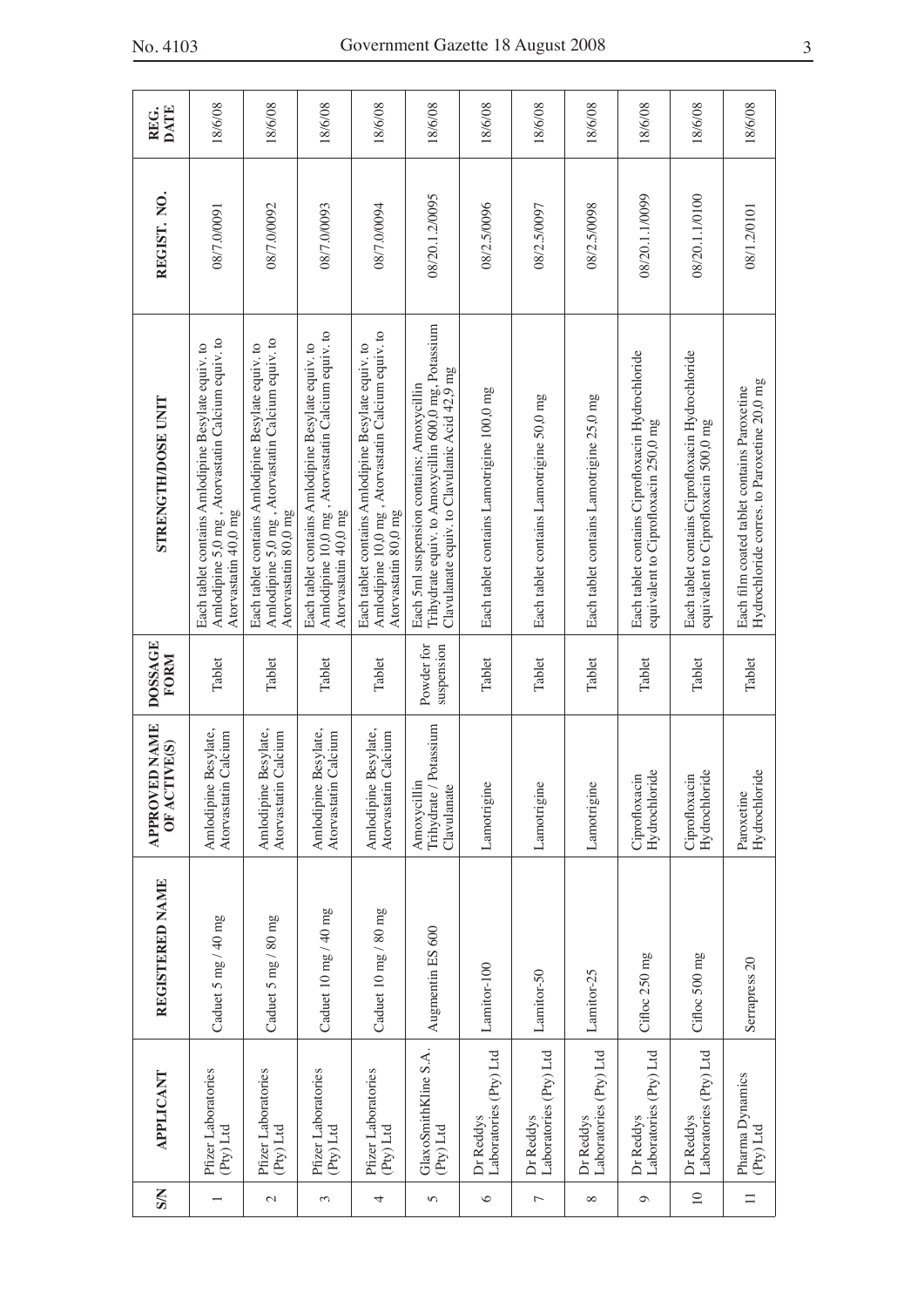| Serrapress 30<br>Pharma Dynamics<br>(Pty) Ltd                          |  | Hydrochloride<br>Paroxetine | Tablet    | Hydrochloride corres. to Paroxetine 30,0 mg<br>Each film coated tablet contains Paroxetine        | 08/1.2/0102   | 18/6/08 |
|------------------------------------------------------------------------|--|-----------------------------|-----------|---------------------------------------------------------------------------------------------------|---------------|---------|
| Carvetrend 25<br>Pharma Dynamics<br>(Pty) Ltd                          |  | Carvedilol                  | Tablet    | Each tablet contains Carvedilol 25,0 mg                                                           | 08/7.1.3/0103 | 18/6/08 |
| Carvedilol<br>Carvetrend 12,5<br>Pharma Dynamics<br>(Pty) Ltd          |  |                             | Tablet    | Each tablet contains Carvedilol 12,5 mg                                                           | 08/7.1.3/0104 | 18/6/08 |
| Carvedilol<br>Carvetrend 6,25<br>Pharma Dynamics<br>(Pty) Ltd          |  |                             | Tablet    | Each tablet contains Carvedilol 6,25 mg                                                           | 08/7.1.3/0105 | 18/6/08 |
| Synthetic Oxytocin<br>Spec-Oxytocin 10<br>Specpharm (Pty)<br>Limited   |  |                             | Injection | Each ampoule contains Synthetic Oxytocin 10 IU                                                    | 08/19/0106    | 18/6/08 |
| Synthetic Oxytocin<br>Spec-Oxytocin 5 IU<br>Specpharm (Pty)<br>Limited |  |                             | Injection | Each 1ml ampoule contains Synthetic Oxytocin 5 IU                                                 | 08/19/0107    | 18/6/08 |
| Clozapine<br>Clozapine-Hexal 25 mg<br>Sandoz (Pty) Ltd                 |  |                             | Tablet    | Each tablet contains Clozapine 25,0 mg                                                            | 08/2.6.5/0108 | 18/6/08 |
| Clozapine<br>Clozapine-Hexal 50 mg<br>Sandoz (Pty) Ltd                 |  |                             | Tablet    | Each tablet contains Clozapine 50,0 mg                                                            | 08/2.6.5/0109 | 18/6/08 |
| Clozapine<br>Clozapine-Hexal 100 mg<br>Sandoz (Pty) Ltd                |  |                             | Tablet    | Each tablet contains Clozapine 100,0 mg                                                           | 08/2.6.5/0110 | 18/6/08 |
| Clozapine<br>Clozex 25<br>Sandoz (Pty) Ltd                             |  |                             | Tablet    | Each tablet contains Clozapine 25,0 mg                                                            | 08/2.6.5/0111 | 18/6/08 |
| Clozapine<br>Clozex 50<br>Sandoz (Pty) Ltd                             |  |                             | Tablet    | Each tablet contains Clozapine 50,0 mg                                                            | 08/2.6.5/0112 | 18/6/08 |
| Clozapine<br>$ClozeX$ 100<br>Sandoz (Pty) Ltd                          |  |                             | Tablet    | Each tablet contains Clozapine 100,0 mg                                                           | 08/2.6.5/0113 | 18/6/08 |
| Hydrochloride<br>Paroxetine<br>Parax $20$<br>Sandoz (Pty) Ltd          |  |                             | Tablet    | Anhydrate equiv. to Paroxetene Anhydrate 40,0 mg<br>Each tablet contains Paroxetene Hydrochloride | 08/1.2/0114   | 18/6/08 |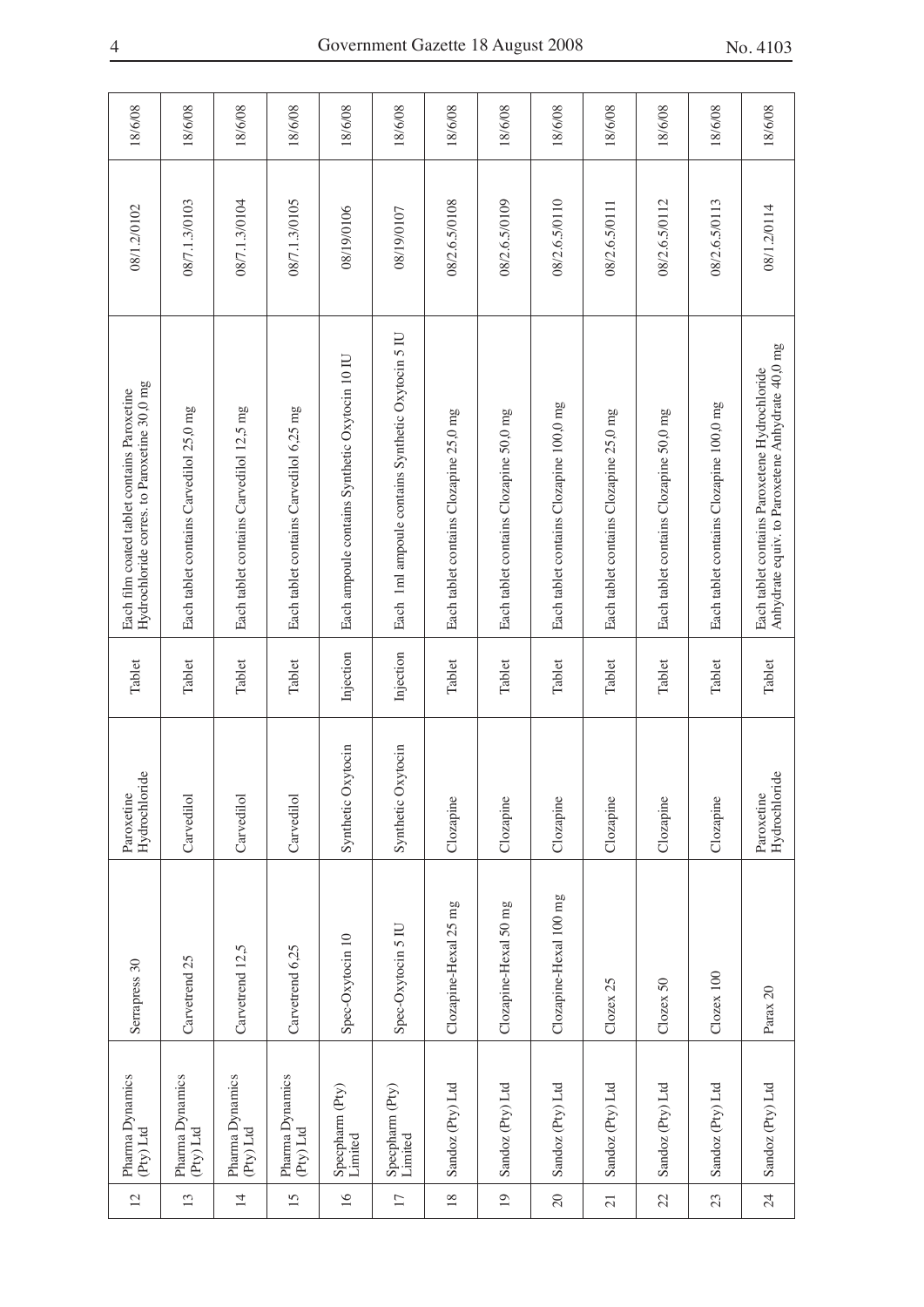| 25              | Sandoz (Pty) Ltd                         | Parax 40                  | de<br>Hydrochlor<br>Paroxetine                   | Tablet                | Anhydrate equiv. to Paroxetene Anhydrate 40,0 mg<br>Each tablet contains Paroxetene Hydrochloride   | 08/1.2/0115  | 18/6/08 |
|-----------------|------------------------------------------|---------------------------|--------------------------------------------------|-----------------------|-----------------------------------------------------------------------------------------------------|--------------|---------|
| 26              | Sandoz (Pty) Ltd                         | CitaloHexal 20            | Hydrobromide<br>Citalopram                       | Tablet                | Hydrobromide equiv. to Citalopram 20,0 mg<br>Each film coated tablet contains Citalopram            | 08/1.2/0116  | 18/6/08 |
| 27              | Ranbaxy (S.A.) (Pty)<br>Ltd              | Simayla Citalopram 40     | Hydrobromide<br>Citalopram                       | Tablet                | Hydrobromide equiv. to Citalopram 40,0 mg<br>Each film coated tablet contains Citalopram            | 08/1.2/0117  | 18/6/08 |
| 28              | Pharmaceuticals (Pty)<br>Allergan<br>Ltd | Combigan                  | Tartrate,<br><b>Timolol Maleate</b><br>Brimodine | Opthalmic<br>Solution | Each 1 ml solution contains: Brimodine Tartrate 2,0<br>mg, Timolol Maleate equiv. to Timolol 5,0 mg | 08/15.4/0118 | 18/6/08 |
| $\overline{29}$ | Pharmaceuticals (Pty)<br>Allergan<br>Ltd | Alphagan Purite Eye drops | <b>Brimodine Tartrate</b>                        | Opthalmic<br>Solution | Each 1 ml solution contains: Brimodine Tartrate 1,5<br>mg,                                          | 08/15.4/0119 | 18/6/08 |
| $30\,$          | Novartis South Africa<br>(Pty) Ltd       | Enablex 7.5 mg            | Hydrobromide<br>Darifenacin                      | Tablet                | Each tablet contains Darifenacin Hydrobromide equiv.<br>to Darifenacin 7,5 mg                       | 08/5.4/0120  | 18/6/08 |
| $\overline{31}$ | Novartis South Africa<br>(Pty) Ltd       | Enablex 15 mg             | Hydrobromide<br>Darifenacin                      | Tablet                | Each tablet contains Darifenacin Hydrobromide equiv.<br>to Darifenacin 15,0 mg                      | 08/5.4/0121  | 18/6/08 |
| 32              | Novartis South Africa<br>(Pty) Ltd       | Exjade 125 mg             | Deferasirox                                      | Tablet                | Each dispersible tablet contains Deferasirox 125,0 mg                                               | 08/27/0122   | 18/6/08 |
| 33              | Novartis South Africa<br>(Pty) Ltd       | Exjade 250 mg             | Deferasirox                                      | Tablet                | Each dispersible tablet contains Deferasirox 250,0 mg                                               | 08/27/0123   | 18/6/08 |
| 34              | Novartis South Africa<br>(Pty) Ltd       | Exjade 500 mg             | Deferasirox                                      | Tablet                | Each dispersible tablet contains Deferasirox 500,0 mg                                               | 08/27/0124   | 18/6/08 |
| 35              | Novartis South Africa<br>(Pty) Ltd       | Cleevec 100               | Imatinib Mesilate                                | Tablet                | Each tablet contains Imatinib Mesilate equiv. to<br>Imatinib 100,0 mg                               | 08/34/0125   | 18/6/08 |
| 36              | Novartis South Africa<br>(Pty) Ltd       | Cleevec 400               | Imatinib Mesilate                                | Tablet                | Each tablet contains Imatinib Mesilate equiv. to<br>Imatinib 400,0 mg                               | 08/34/0126   | 18/6/08 |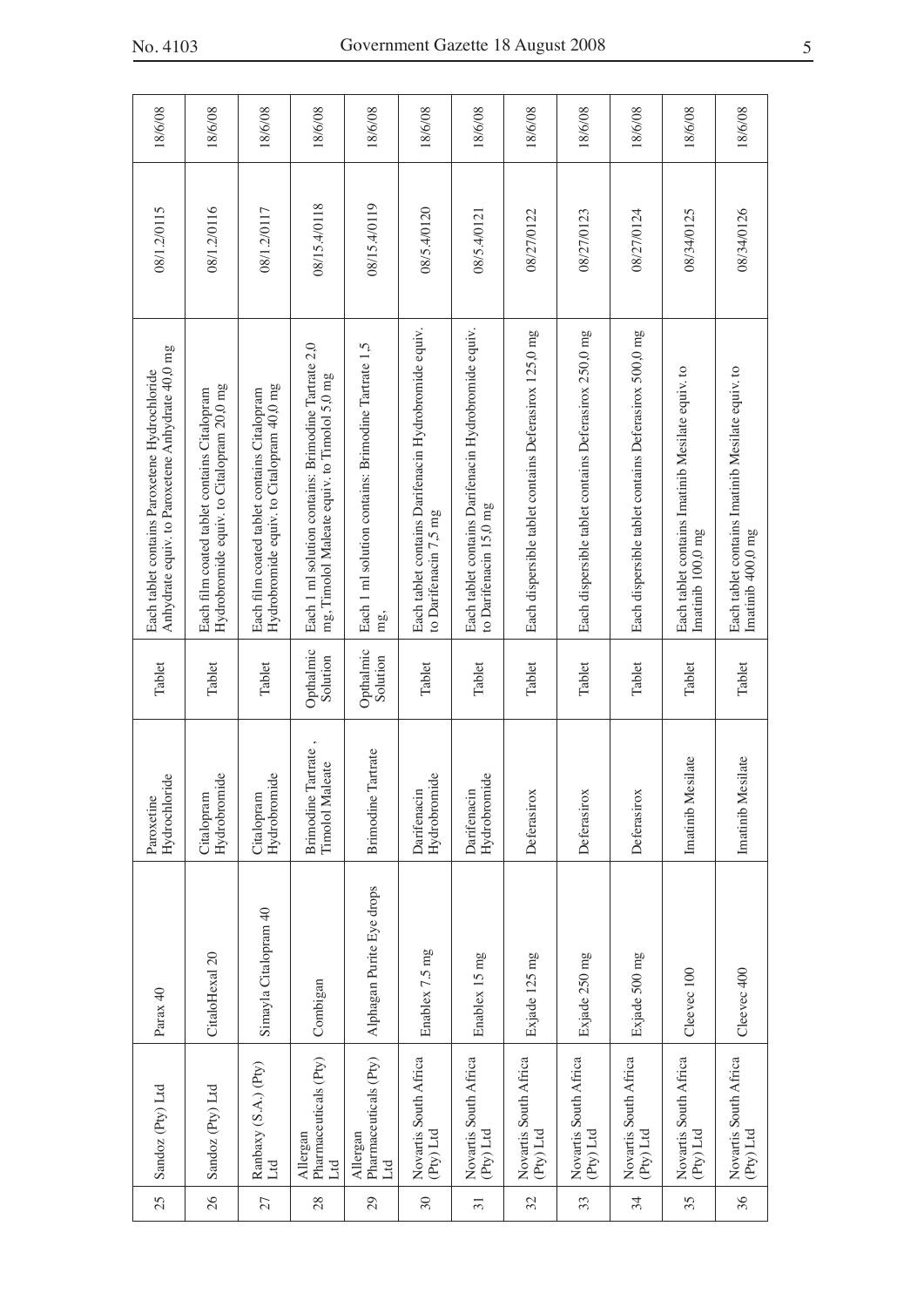| Novartis South Africa<br>$(Py)$ Ltd    | Sandostatin Lar 10 mg                           | Octreotide Acetate                                  | Injection   | Each vial contains Octreotide Acetate equiv. to<br>Octreotide 10,0 mg                                            | 08/34/0127    | 18/6/08 |
|----------------------------------------|-------------------------------------------------|-----------------------------------------------------|-------------|------------------------------------------------------------------------------------------------------------------|---------------|---------|
| Novartis South Africa<br>$(Py)$ Ltd    | Sandostatin Lar 30 mg                           | Octreotide Acetate                                  | Injection   | Each vial contains Octreotide Acetate equiv. to<br>Octreotide 30,0 mg                                            | 08/34/0128    | 18/6/08 |
| Novartis South Africa<br>$(Py)$ Ltd    | Aclasta                                         | Acid<br>Monohydrate<br>Zoledronic                   | Infusion    | Each 100 ml solution contains Zoledronic Acid<br>Monohydrate equiv. to Zoledronic Acid 5,0 mg                    | 08/34/0129    | 18/6/08 |
| Novartis South Africa<br>$(Py)$ Ltd    | Zometa Concentrate for<br>Solution for Infusion | Acid<br>Monohydrate<br>Zoledronic                   | Concentrate | Each 5 ml vial contains Zoledronic Acid Monohydrate<br>equiv. to Zoledronic Acid 4,0 mg                          | 08/34/0130    | 18/6/08 |
| Novartis South Africa<br>$(Py)$ Ltd    | Tegretol 200                                    | Carbamazepine                                       | Tablet      | Each tablet contains Carbamazepine 200,0 mg                                                                      | 08/2.5/0131   | 18/6/08 |
| Sandoz (Pty) Ltd                       | Sandoz Topiramate 200                           | Topiramate                                          | Tablet      | Each film-coated tablet contains Topiramate 200,0 mg                                                             | 08/2.5/0132   | 18/6/08 |
| Sandoz (Pty) Ltd                       | Sandoz Topiramate 100                           | Topiramate                                          | Tablet      | Each film-coated tablet contains Topiramate 100,0 mg                                                             | 08/2.5/0133   | 18/6/08 |
| Sandoz (Pty) Ltd                       | Sandoz Topiramate 50                            | Topiramate                                          | Tablet      | Each film-coated tablet contains Topiramate 50,0 mg                                                              | 08/2.5/0134   | 18/6/08 |
| Sandoz (Pty) Ltd                       | Sandoz Topiramate 25                            | Topiramate                                          | Tablet      | Each film-coated tablet contains Topiramate 25,0 mg                                                              | 08/2.5/0135   | 18/6/08 |
| Sandoz (Pty) Ltd                       | Fexofast 120                                    | Hydrochloride<br>Fexofenadine                       | Tablet      | Each film-coated tablet contains Fexofenadine<br>Hydrochloride 120,0 mg                                          | 08/5.7.1/0136 | 18/6/08 |
| Sandoz (Pty) Ltd                       | Fexofast 180                                    | Hydrochloride<br>Fexofenadine                       | Tablet      | Each film-coated tablet contains Fexofenadine<br>Hydrochloride 180,0 mg                                          | 08/5.7.1/0137 | 18/6/08 |
| iNova Pharmaceuticals<br>(Pty) Limited | Duro-Tuss Linctus                               | Salbutamol Sulphate<br>Hydrochloride,<br>Bromhexine | Linctus     | 4,0 mg, Salbutamol Sulphate equiv. to Salbutamol 2,0<br>Each 5 ml liquid contains Bromhexine Hydrochloride<br>mg | 08/10.1/0138  | 18/6/08 |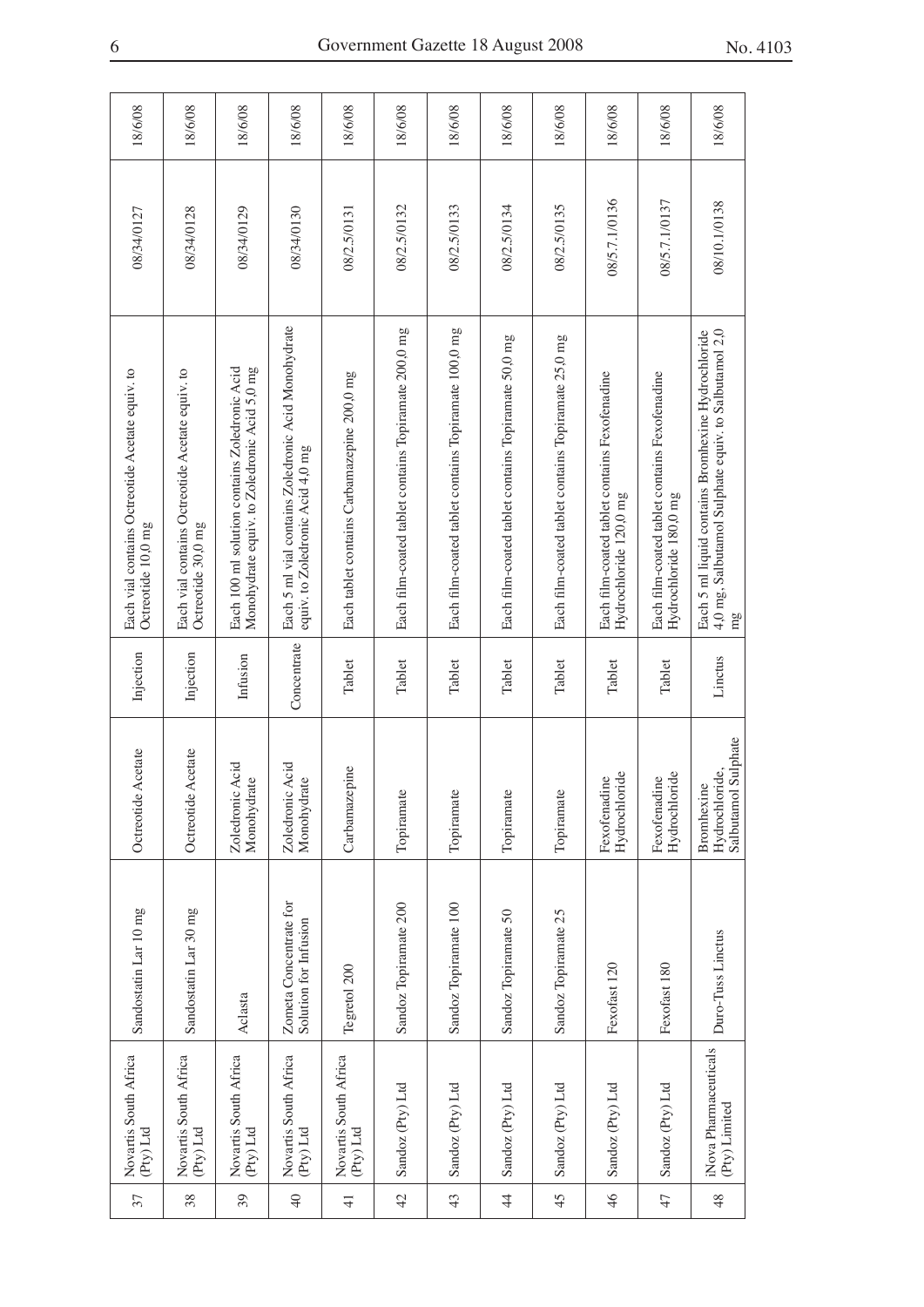| No. 4103 |  |
|----------|--|
|----------|--|

|               | Novartis South Africa              |                         |                                                        |            |                                                                                                 |                |         |
|---------------|------------------------------------|-------------------------|--------------------------------------------------------|------------|-------------------------------------------------------------------------------------------------|----------------|---------|
| $\frac{4}{9}$ | (Pty) Ltd                          | Trileptal 150           | Oxcarbazepine                                          | Tablet     | Each tablet contains Oxcarbazepine 150,0 mg                                                     | 08/2.5/0139    | 18/6/08 |
| $50\,$        | Adcock Ingram Ltd                  | Adco-Nevirapine         | Nevirapine                                             | Tablet     | Each tablet contains Nevirapine 200,0 mg                                                        | 08/20.2.8/0140 | 18/6/08 |
| 51            | Adcock Ingram Ltd                  | Adco-Lamivudine         | Lamivudine                                             | Tablet     | Each tablet contains Lamivudine 150,0 mg                                                        | 08/20.2.8/0141 | 18/6/08 |
| 52            | Adcock Ingram Ltd                  | Adco-Efavirenz          | Efavirenz                                              | Tablet     | Each tablet contains Efavirenz 600,0 mg                                                         | 08/20.2.8/0142 | 18/6/08 |
| 53            | Adcock Ingram Ltd                  | Adco-Zidovudine         | Zidovudine                                             | Tablet     | Each tablet contains Zidovudine 300,0 mg                                                        | 08/20.2.8/0143 | 18/6/08 |
| 54            | Pfizer Laboratories<br>$(Pry)$ Ltd | Benylin Children's      | Ammonium Chloride<br>Diphenhydramine<br>Hydrochloride, | Syrup      | Hydrochloride 12,5 mg, Ammonium Chloride 125,0<br>Each 5ml syrup contains Diphenhydramine<br>mg | 08/10.1/0144   | 18/6/08 |
| 55            | Pfizer Laboratories<br>(Pty) Ltd   | Dalacin VC              | Clindamycin<br>Phosphate                               | Vag. Cream | Each 1 g cream contains Clindamycin Phosphate<br>equiv. to Clindamycin 20,0 mg                  | 08/20.1.1/0145 | 18/6/08 |
| 56            | Pfizer Laboratories<br>(Pty) Ltd   | Xalacom                 | Timolol<br>Latanoprost,<br>Maleate                     | Eye Drops  | Each 1ml solution contains Latanoprost 50,0 µg,<br>Timolol Maleate equiv. to Timolol 5,0 mg     | 08/15.4/0146   | 18/6/08 |
| 57            | Pfizer Laboratories<br>(Pty) Ltd   | Sutent 25 mg Capsules   | leate<br>Sunitinib Mal                                 | Capsules   | Each capsule contains Sunitinib Maleate 25,0 mg                                                 | 08/26/0147     | 18/6/08 |
| 58            | Pfizer Laboratories<br>(Pty) Ltd   | Sutent 12,5 mg Capsules | leate<br>Sunitinib Mal                                 | Capsules   | Each capsule contains Sunitinib Maleate 12,5 mg                                                 | 08/26/0148     | 18/6/08 |
| 59            | Pfizer Laboratories<br>(Pty) Ltd   | Sutent 50,0 mg Capsules | leate<br>Sunitinib Ma                                  | Capsules   | Each capsule contains Sunitinib Maleate 50,0 mg                                                 | 08/26/0149     | 18/6/08 |
| $\degree$     | Pfizer Laboratories<br>(Pty) Ltd   | Lyrica 25 mg            | Pregabalin                                             | Capsules   | Each capsule contains Pregabalin 25,0 mg                                                        | 08/2.5/0150    | 18/6/08 |
|               |                                    |                         |                                                        |            |                                                                                                 |                |         |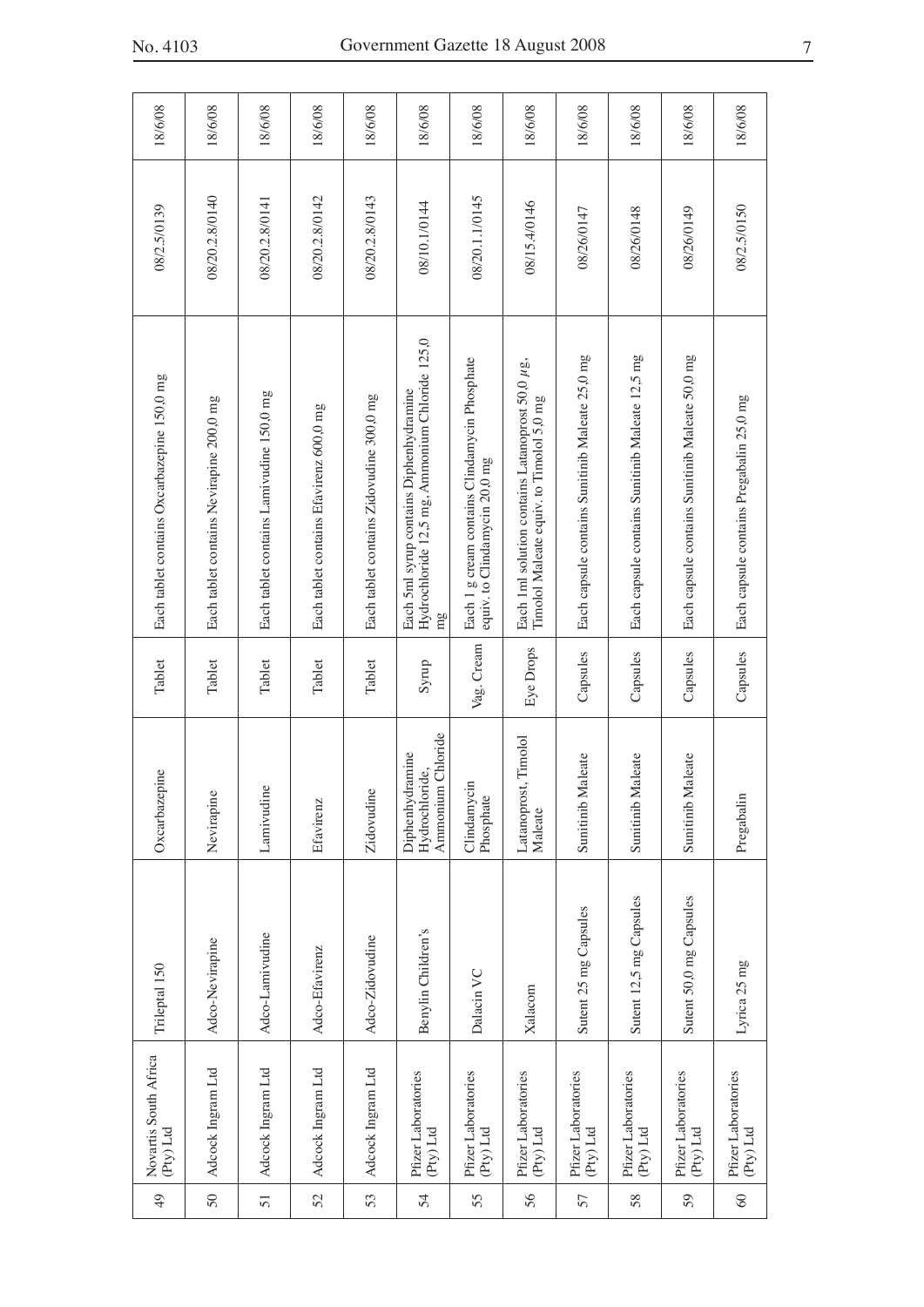| Pfizer Laboratories<br>(Pty) Ltd                                                                    | Lyrica 50 mg | Pregabalin                  | Capsules   | Each capsule contains Pregabalin 50,0 mg                                       | 08/2.5/0151    | 18/6/08 |
|-----------------------------------------------------------------------------------------------------|--------------|-----------------------------|------------|--------------------------------------------------------------------------------|----------------|---------|
| Lyrica 75 mg<br>Pfizer Laboratories<br>(Pty) Ltd                                                    |              | Pregabalin                  | Capsules   | Each capsule contains Pregabalin 75,0 mg                                       | 08/2.5/0152    | 18/6/08 |
| Lyrica 100 mg<br>Pfizer Laboratories<br>(Pty) Ltd                                                   |              | Pregabalin                  | Capsules   | Each capsule contains Pregabalin 100,0 mg                                      | 08/2.5/0153    | 18/6/08 |
| Lyrica 150 mg<br>Pfizer Laboratories<br>(Pty) Ltd                                                   |              | Pregabalin                  | Capsules   | Each capsule contains Pregabalin 150,0 mg                                      | 08/2.5/0154    | 18/6/08 |
| Amlodipine Besylate 5 mg<br>Pharma Dynamics<br>Pharma Dynamics<br>(Pty) Ltd                         |              | Besylate<br>Amlodipine      | Tablet     | Each tablet contains Amlodipine Besylate equiv. to<br>Amlodipine 5,0 mg        | 08/7.1/0155    | 18/6/08 |
| Amlodipine Besylate 10 mg<br>Pharma Dynamics<br>Pharma Dynamics<br>$(Py)$ Ltd                       |              | Besylate<br>Amlodipine      | Tablet     | Each tablet contains Amlodipine besylate equiv. to<br>Amlodipine 10,0 mg       | 08/7.1/0156    | 18/6/08 |
| Aluvia 100/25<br>Abbott Laboratories<br>$(Py)$ Ltd                                                  |              | Lopinavir, Ritonavir        | Tablet     | Each film-coated tablet contains Lopinavir 100,0 mg<br>Ritonavir 25,0 mg       | 08/20.2.8/0157 | 18/6/08 |
| DRL-Omeprazole 40<br>Laboratories (Pty) Ltd<br>Dr Reddys                                            |              | Omeprazole                  | Capsules   | Each capsule contains Omeprazole 40,0 mg                                       | 08/11.4.3/0158 | 18/6/08 |
| Suspension 0,25 mg/ml<br>Pulmicort Nebulising<br>Pharmaceuticals (Pty)<br><b>AstraZeneca</b><br>Ltd |              | Budesonide                  | Suspension | Each 1 ml suspension contains Budesonide 0,25 mg                               | 08/21.5.1/0159 | 18/6/08 |
| Suspension 0,5 mg/ml<br>Pulmicort Nebulising<br>Pharmaceuticals (Pty)<br><b>AstraZeneca</b><br>Ltd  |              | Budesonide                  | Suspension | Each 1 ml suspension contains Budesonide 0,5 mg                                | 08/21.5.1/0160 | 18/6/08 |
| Dazit Tablets<br>Pharmaplan (Pty) Ltd                                                               |              | Desloratadine               | Tablet     | Each tablet contains Desloratadine 5,0 mg                                      | 08/5.7.1/0161  | 18/6/08 |
| Coralan 7,5 mg Tablets<br>Servier Laboratories<br>SA (Pty) Ltd                                      |              | Hydrochloride<br>Ivabradine | Tablet     | Each tablet contains Ivabradine Hydrochloride equiv.<br>to Ivabradine $7,5$ mg | 08/7.6/0162    | 18/6/08 |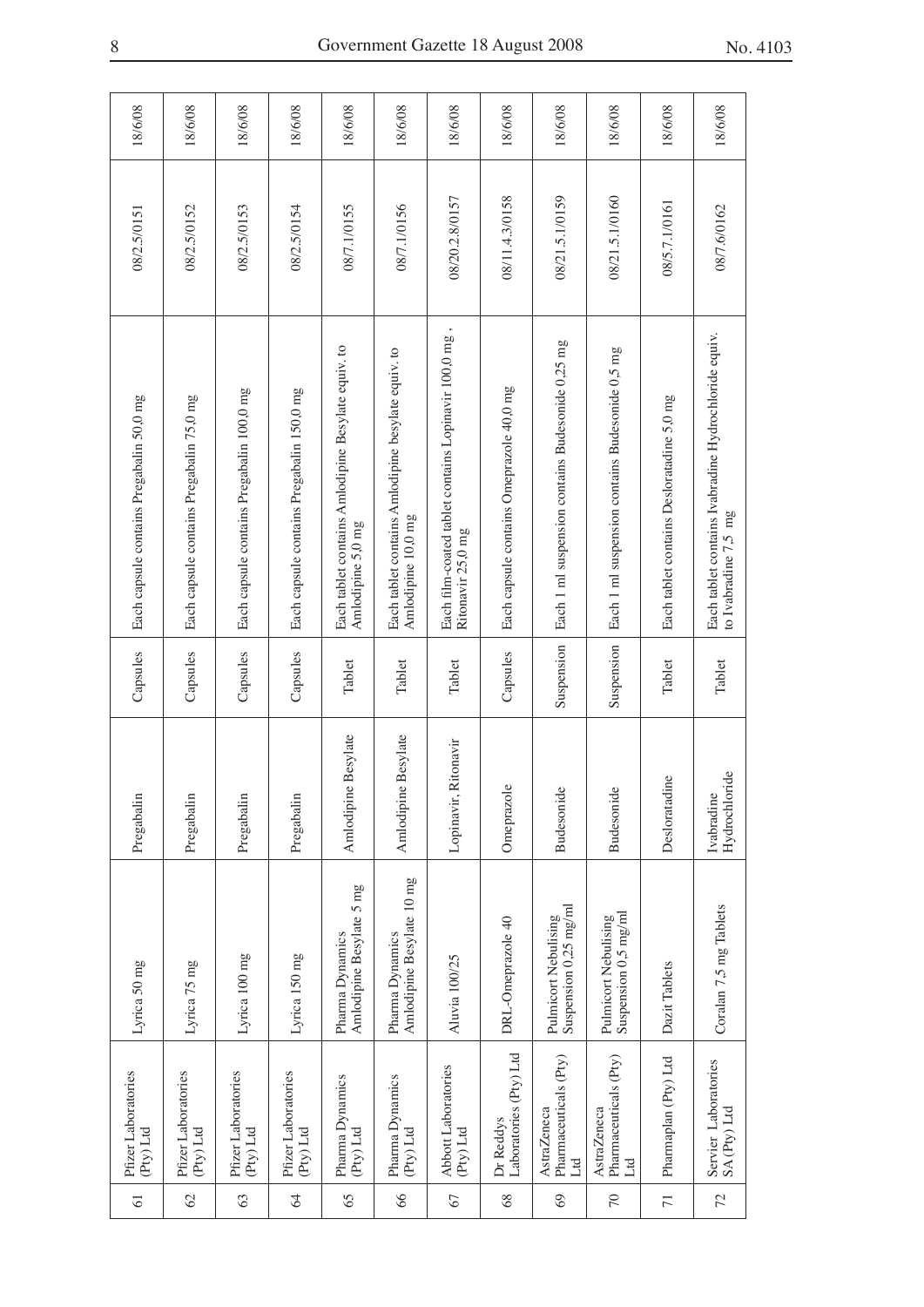| 18/6/08                                                                        | 18/6/08                                                                        | 18/6/08                                                                      | 18/6/08                                                                     | 18/6/08                                                                            | 18/6/08                                                                           | 18/6/08                                | 18/6/08                               | 18/6/08                             | 18/6/08                              | 18/6/08                                             | 18/6/08                                                                        |
|--------------------------------------------------------------------------------|--------------------------------------------------------------------------------|------------------------------------------------------------------------------|-----------------------------------------------------------------------------|------------------------------------------------------------------------------------|-----------------------------------------------------------------------------------|----------------------------------------|---------------------------------------|-------------------------------------|--------------------------------------|-----------------------------------------------------|--------------------------------------------------------------------------------|
| 08/7.6/0163                                                                    | 08/7.6/0164                                                                    | 08/7.6/0165                                                                  | 08/20.1.1/0166                                                              | 08/20.1.1/0167                                                                     | 08/21.10/0168                                                                     | 08/7.1.3/0169                          | 08/7.1.3/0170                         | 08/7.1.3/0171                       | 08/7.1.3/0172                        | 08/2.9/0173                                         | 08/21.8.2/0174                                                                 |
| Each tablet contains Ivabradine Hydrochloride equiv.<br>to Ivabradine $5,0$ mg | Each tablet contains Ivabradine Hydrochloride equiv.<br>to Ivabradine $7,5$ mg | Each tablet contains Ivabradine Hydrochloride equiv.<br>to Ivabradine 5,0 mg | Each tablet contains Cefpodoxime Proxetil equiv. to<br>Cefpodoxime 100,0 mg | Each 5ml suspension contains Cefpodoxime Proxetil<br>equiv. to Cefpodoxime 40,0 mg | Each Zoladex Depot contains Goserelin Acetate equiv.<br>to Goserelin Base 10,8 mg | Each capsule contains Ramipril 1,25 mg | Each capsule contains Ramipril 2.5 mg | Each capsule contains Ramipril 5 mg | Each capsule contains Ramipril 10 mg | Each tablet contains Tramadol Hydrochloride 50,0 mg | Each tablet contains Cyproterone Acetate 2,0 mg,<br>Ethynyloestradiol 0,035 mg |
| Tablet                                                                         | Tablet                                                                         | Tablet                                                                       | Tablet                                                                      | Suspension                                                                         | Injection                                                                         | Capsules                               | Capsules                              | Capsules                            | Capsules                             | Tablet                                              | Tablet                                                                         |
| Hydrochloride<br>Ivabradine                                                    | Hydrochloride<br>Ivabradine                                                    | Hydrochloride<br>Ivabradine                                                  | Cefpodoxime Proxetil                                                        | Cefpodoxime Proxetil                                                               | Goserelin Acetate                                                                 | Ramipril                               | Ramipril                              | Ramipril                            | Ramipril                             | Hydrochloride<br>Tramadol                           | Cyproterone Acetate,<br>Ethynyloestradol                                       |
| Coralan 5 mg Tablets                                                           | Caranor 7,5 mg Tablets                                                         | Caranor 5 mg Tablets                                                         | Sandoz Cefpodoxime 100                                                      | Sandoz Cefpodoxime 40mg/<br>5 <sub>ml</sub>                                        | Zoladex 10,8                                                                      | Rilace 1.25                            | Rilace 2.5                            | Rilace 5                            | Rilace 10                            | Tramgesic Flashtabs                                 | Adco-Fem 35                                                                    |
| Servier Laboratories<br>$\mathsf{SA}\left(\mathsf{Pry}\right)\mathsf{Ltd}$     | Biogaran South Africa<br>$(Py)$ Ltd                                            | Biogaran South Africa<br>$(Py)$ Ltd                                          | Sandoz (Pty) Ltd                                                            | Sandoz (Pty) Ltd                                                                   | Pharmaceuticals (Pty)<br><b>AstraZeneca</b><br>Ltd                                | Adcock Ingram Ltd                      | Adcock Ingram Ltd                     | Adcock Ingram Ltd                   | Adcock Ingram Ltd                    | Adcock Ingram Ltd                                   | Adcock Ingram Ltd                                                              |
| 73                                                                             | $\overline{7}$                                                                 | 75                                                                           | 76                                                                          | 77                                                                                 | 78                                                                                | 79                                     | $80\,$                                | $\overline{8}$                      | 82                                   | 83                                                  | 84                                                                             |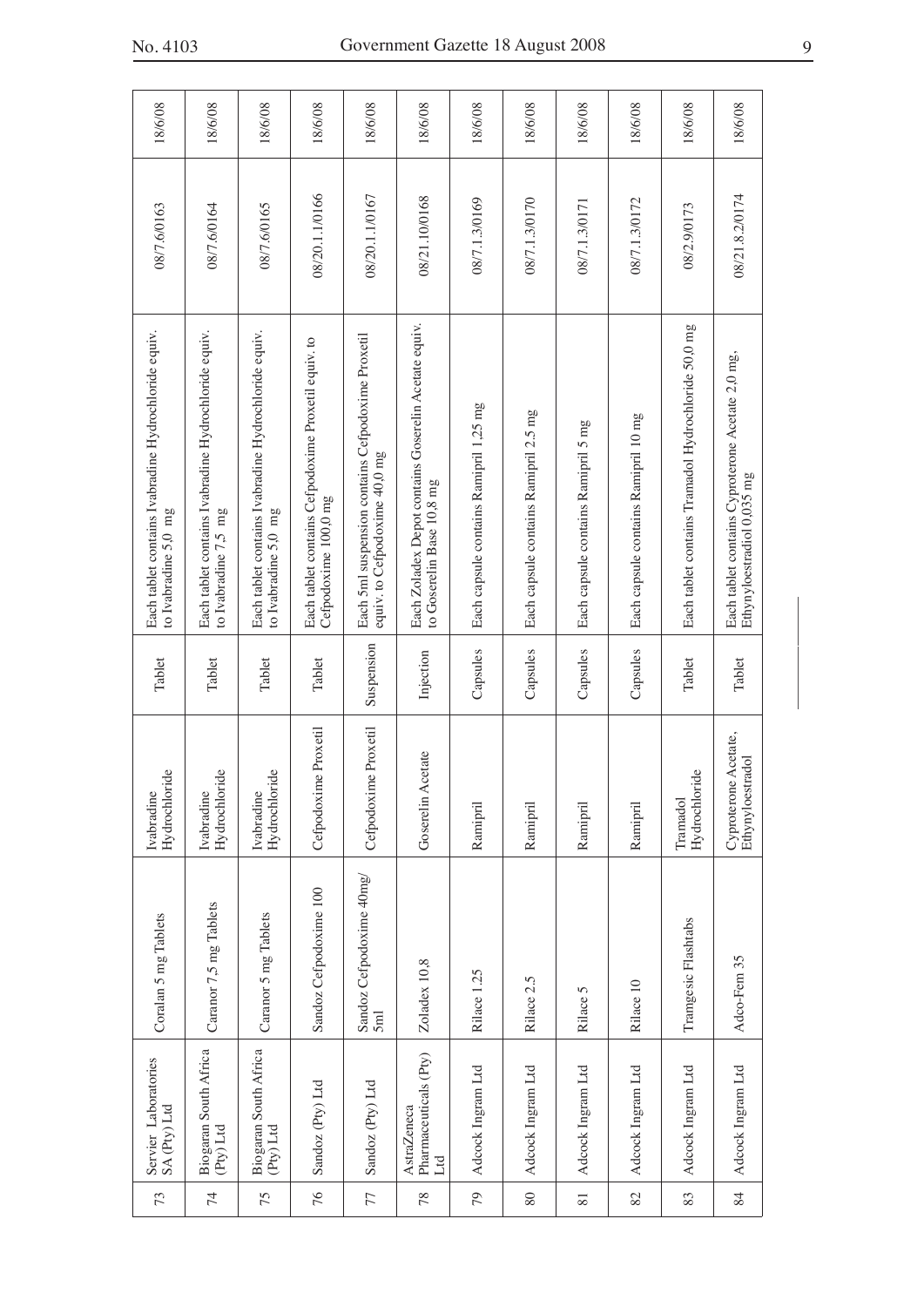#### **MINISTRY OF HEALTH AND SOCIAL SERVICES**

No. 197 2008

#### REGULATIONS RELATING TO SCOPE OF PRACTICE OF ORAL HYGIENE: MEDICAL AND DENTAL ACT, 2004

Under section 59 of the Medical and Dental Act, 2004 (Act No. 10 of 2004), and on the recommendation of the Medical and Dental Council of Namibia, I have made the regulations set out in the Schedule.

#### **R. N. KAMWI MINISTER OF HEALTH AND SOCIAL SERVICES** Windhoek, 29 July 2008

#### **SCHEDULE**

#### **Definitions**

**1.** In these regulations, unless the context otherwise indicates, a word or expression defined in the Act has that meaning, and -

"the Act" means the Medical and Dental Act, 2004 (Act No. 10 of 2004).

#### **Scope of practice of oral hygiene**

- **2.** an oral hygienist may perform the following acts -
- (a) the provisional examination and charting of conditions of the mouth, with particulars reference to the face, soft tissues, teeth, occlusion and periodontium;
- (b) the scaling, roof planning and polishing of teeth, including the trimming and polishing of restorations;
- (c) the performing of dental radiography;
- (d) the topical application of agents appropriate to the practice of oral hygiene, including caries preventive agents, tooth-desensitizing agents, surface anaesthetics and plague-controlling agents;
- (e) the application and removal of periodontal packs;
- (f) the taking of impressions and the casting of study and primary work models:
- (g) the placement of temporary fillings as an emergency measure prior to the referral to a dentist or dental therapist;
- (h) the temporary cementing of inlays, crowns and bridges;
- (i) the placement of glass ionomers cement on sensitive dentine abrasion lesions;
- (j) the placement of soft lining in dentures as tissue conditioners;
- (k) the taking of cytological smears, including for the purpose of testing for candida infection;
- (l) the discussion of treatment options with, and the explaining of treatment procedures to patients;
- (m) the discussion of treatment fees;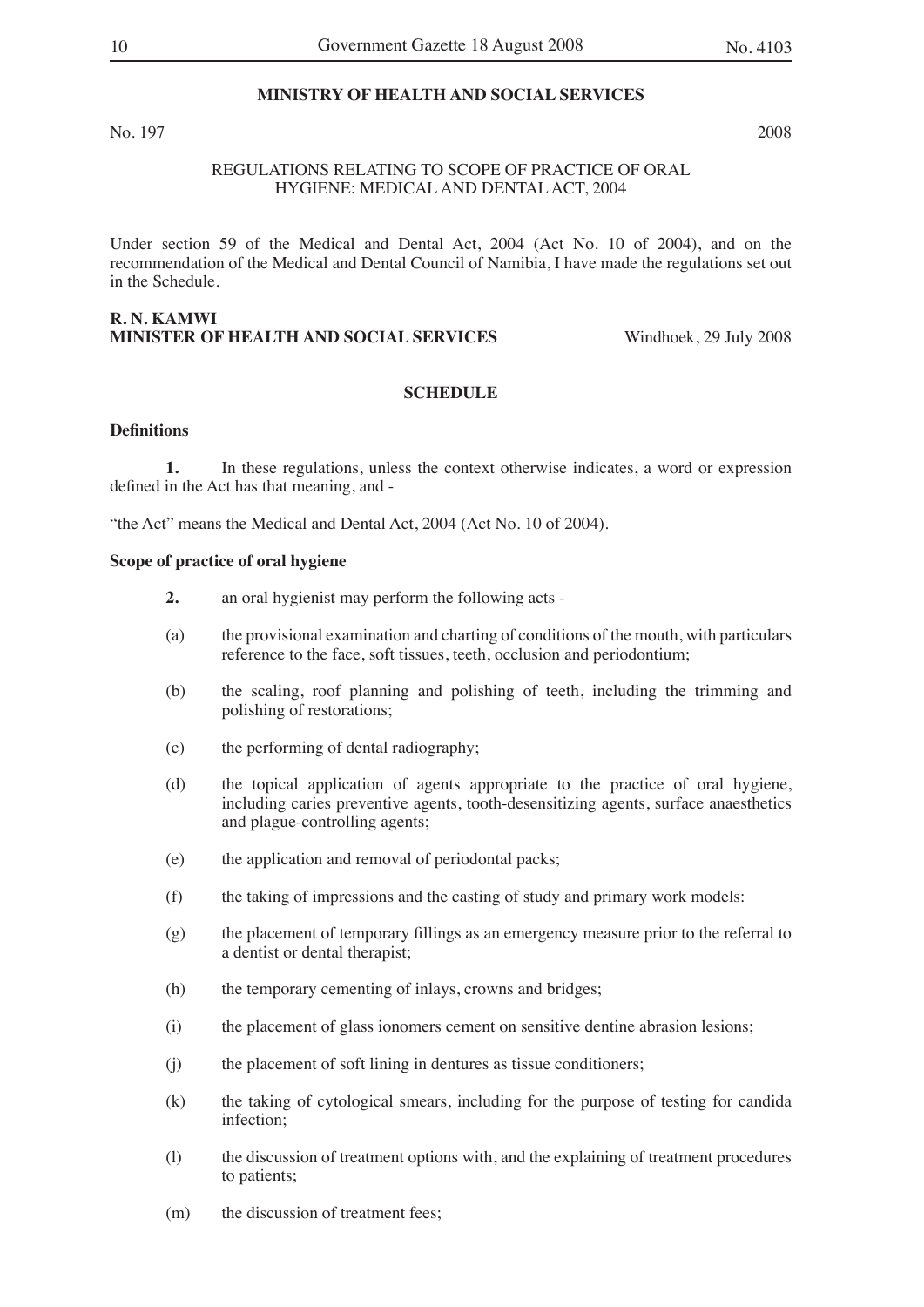- (n) the performing of the following functions in orthodontics
	- (i) cephalometric tracing;
	- (ii) the relief of trauma caused by intra- and extra-oral appliances, including the cutting of the distal arch wires and the removal of the complete arch wire;
	- (iii) the placement of pre-activated orthodontic appliances and the removal of orthodontic attachments, bands, appliances and arch wires;
	- (iv) the fitting of orthodontic retainers; and
- (o) the administering of applicable local analgesia appropriate to the scope of the profession of oral hygiene.

#### **Performing of professional acts by student in oral hygiene**

**3.** A student in oral hygiene may perform, as part of his or her education, tuition and training, and on the instructions, and under the direct supervision, of a dentist or an oral hygienist, any of the acts prescribed by regulation 2.

 $\overline{\phantom{a}}$  , where the contract of the contract of the contract of the contract of the contract of the contract of the contract of the contract of the contract of the contract of the contract of the contract of the contr

#### **MINISTRY OF HEALTH AND SOCIAL SERVICES**

No. 198 2008

#### REGULATIONS RELATING TO OWNERSHIP OF PHARMACY BY PRIVATE HOSPITAL: PHARMACY ACT, 2004

Under section 66 of the Pharmacy Act, 2004 (Act No. 9 of 2004), read with section 37 of that Act, on the recommendation of the Pharmacy Council of Namibia, I have made the regulations set out in the Schedule.

#### **R. N. KAMWI MINISTER OF HEALTH AND SOCIAL SERVICES** Windhoek, 30 July 2008

#### **SCHEDULE**

#### **Definitions**

**1.** In these regulations, unless the context otherwise indicates, a word or expression defined in the Act has that meaning, and -

"hospital" means a state hospital established under section 2 of the Hospitals and Health Facilities Act, or a private hospital registered under section 23 of that Act;

"Hospitals and Health Facilities Act" means the Hospitals and Health Facilities Act, 1994 (Act No. 36 of 1994);

"Medicines and Related Substances Control Act" means the Medicines and Related Substances Control Act, 2003 (Act No. 13 of 2003); and

"the Act" means the Pharmacy Act, 2004 (Act No. 9 of 2004).

#### **Person other than pharmacist, private company or close corporation who may own pharmacy**

**2.** Subject to the Act, a hospital may own a community pharmacy.